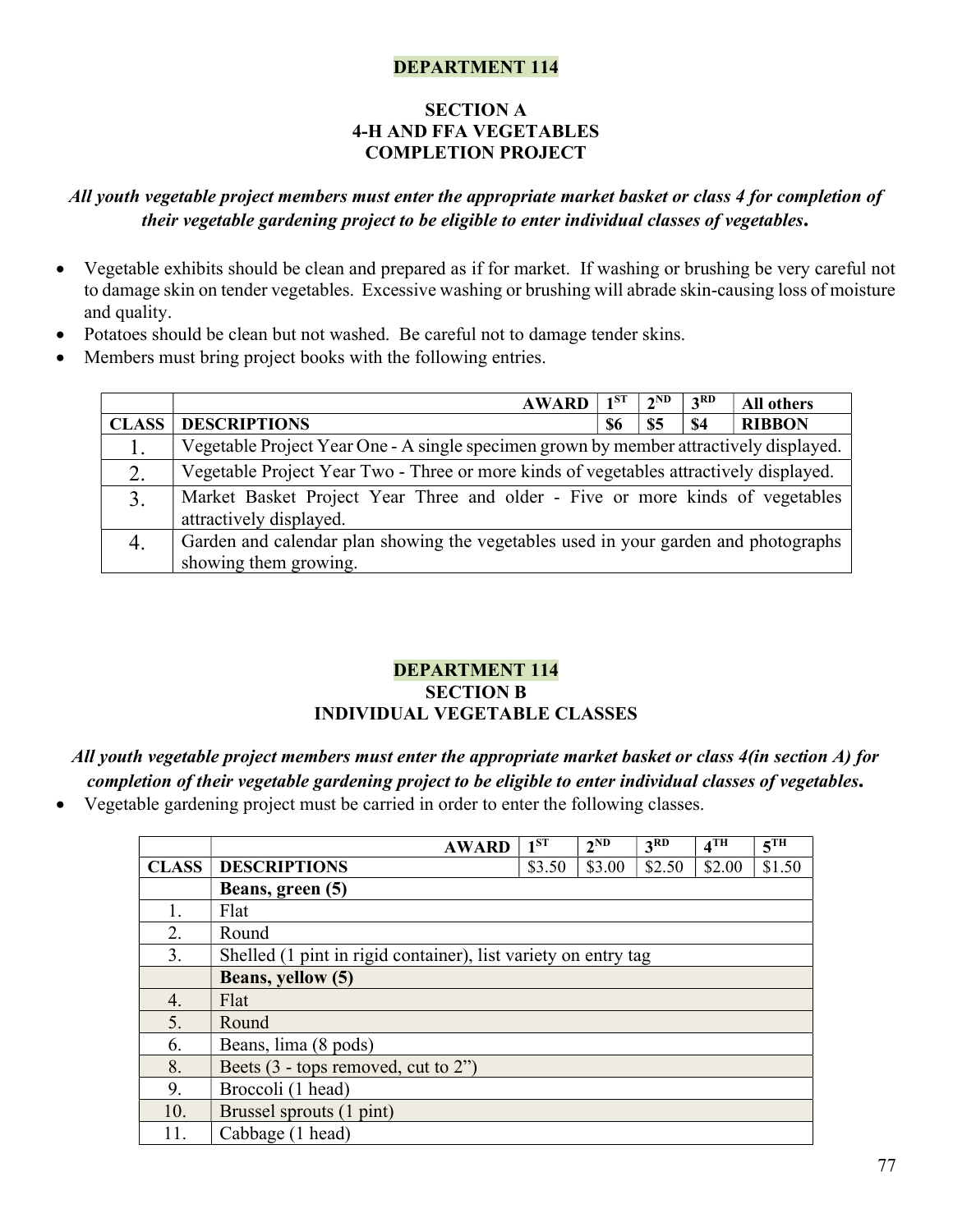| 13. | Red Cabbage                                    |
|-----|------------------------------------------------|
| 14. | Carrots (3-tops removed, cut to 2")            |
| 15. | Cauliflower (1 head)                           |
| 16. | Celery (1 plant in soil)                       |
|     | Corn, sweet (3 ears - husks on)                |
| 17. | Yellow                                         |
| 18. | White                                          |
| 19. | <b>Bicolor</b>                                 |
|     | <b>Cucumbers</b>                               |
| 20. | Pickling – under $3"$ (8)                      |
| 21. | Pickling – $3$ " to $5$ " (5)                  |
| 22. | Slicing $(3)$                                  |
| 23. | Eggplant $(1)$                                 |
| 24. | Endive (1 plant in soil)                       |
| 26. | Lettuce (1 plant in soil)                      |
| 27. | Garlic (1 bulb)                                |
|     | Onions (3) (stems trimmed to 2 inches)         |
| 28. | Red                                            |
| 29. | White                                          |
| 30. | Yellow                                         |
| 32. | Parsnips (3)                                   |
| 33. | Peas $(5 -$ pods full)                         |
|     | Peppers (3)                                    |
| 34. | Long, Hot                                      |
| 35. | Long, Sweet                                    |
| 36. | <b>Bell or Bullnose</b>                        |
|     | <b>Potatoes</b>                                |
| 37. | Potatoes, White (3)                            |
| 38. | Potatoes, Red (3)                              |
|     | <b>Pumpkins</b>                                |
| 39. | Connecticut (field)                            |
| 40. | Small Sugar (pie)                              |
| 41. | Largest Field Pumpkins (specify weight)        |
| 42. | Radishes $(5)$ – Small, Round                  |
|     | Squash (1)                                     |
| 43. | Zucchini                                       |
| 44. | Summer Type                                    |
| 45. | Winter type                                    |
| 46. | Swiss Chard (1 plant in soil)                  |
|     | Tomatoes, Large Fruited (5 – stems removed)    |
| 47. | Italian                                        |
| 48. | <b>Mature Green</b>                            |
| 49. | Pink                                           |
| 50. | Red                                            |
| 51. | Yellow                                         |
|     | <b>Tomatoes, Small Fruited (stems removed)</b> |
| 52. | Red and Yellow (5)                             |
| 53. | Cherry $(5)$                                   |
| 54. | Pear-shaped (5)                                |